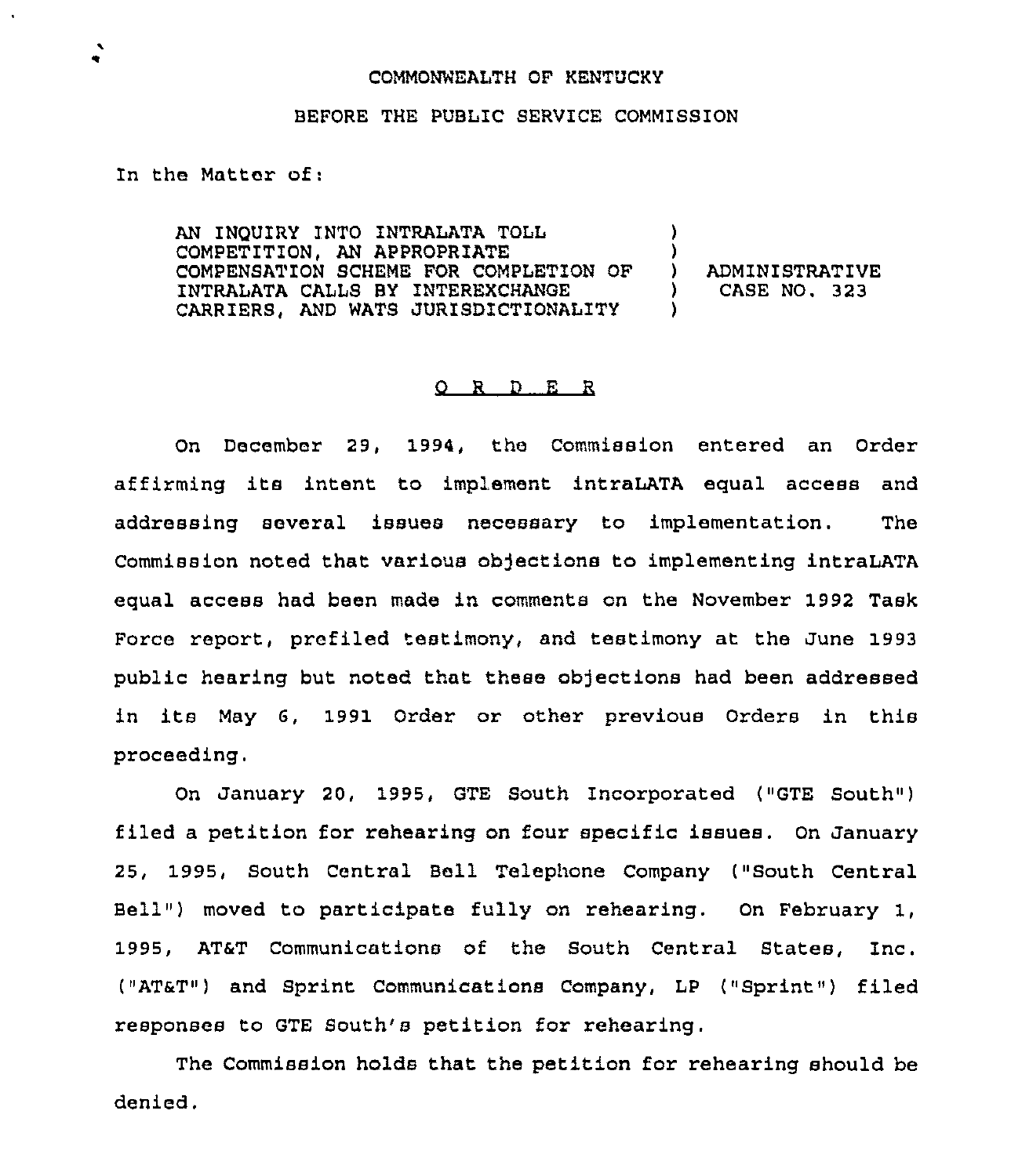GTE South seeks rehearing on the decision to implement intraLATA equal access, It argues that the Commission did not, in its December 29, 1994 Order, explain in detail the record evidence which formed the basis for its decision to implement intraLATA equal access and largely ignored GTE South's testimony on this issue. The Commission allowed GTE South to present evidence on the issue of implementing 1+ intraLATA competition at the hearing, but indicated that the evidence would be "afforded such weight as the Commission feels is proper in light of and in spirit of the Commission's prior policy decisions."<sup>1</sup> The Commission's previous Orders, specifically the May 6, 1991 Order, fully detailed the rationale for approving 1+ intraLATA competition and found it in the public interest. GTE South's evidence raised no new issues.

GTE South next requests rehearing on the Commission's decision to require local exchange carriers to incur 35 percent of the cost of implementing intraLATA equal access. South Central Bell also questions the assumption that underlies the cost of sharing formula. GTE South and South Central Bell, as the predominant local exchange carriers in Kentucky, seek to avoid paying any of the cost of implementing intraLATA equal access. The interexchange carriers, on the other hand, claimed that all carriers providing intraLATA toll service should participate in the cost recovery mechanism. The Commission simply fashioned a reasonable balance of the competing interests. The December 29, 1994 Order reflects

 $\mathbf{1}$ 

 $\ddot{\phantom{0}}$ 

Transcript of Evidence at 26 and 27.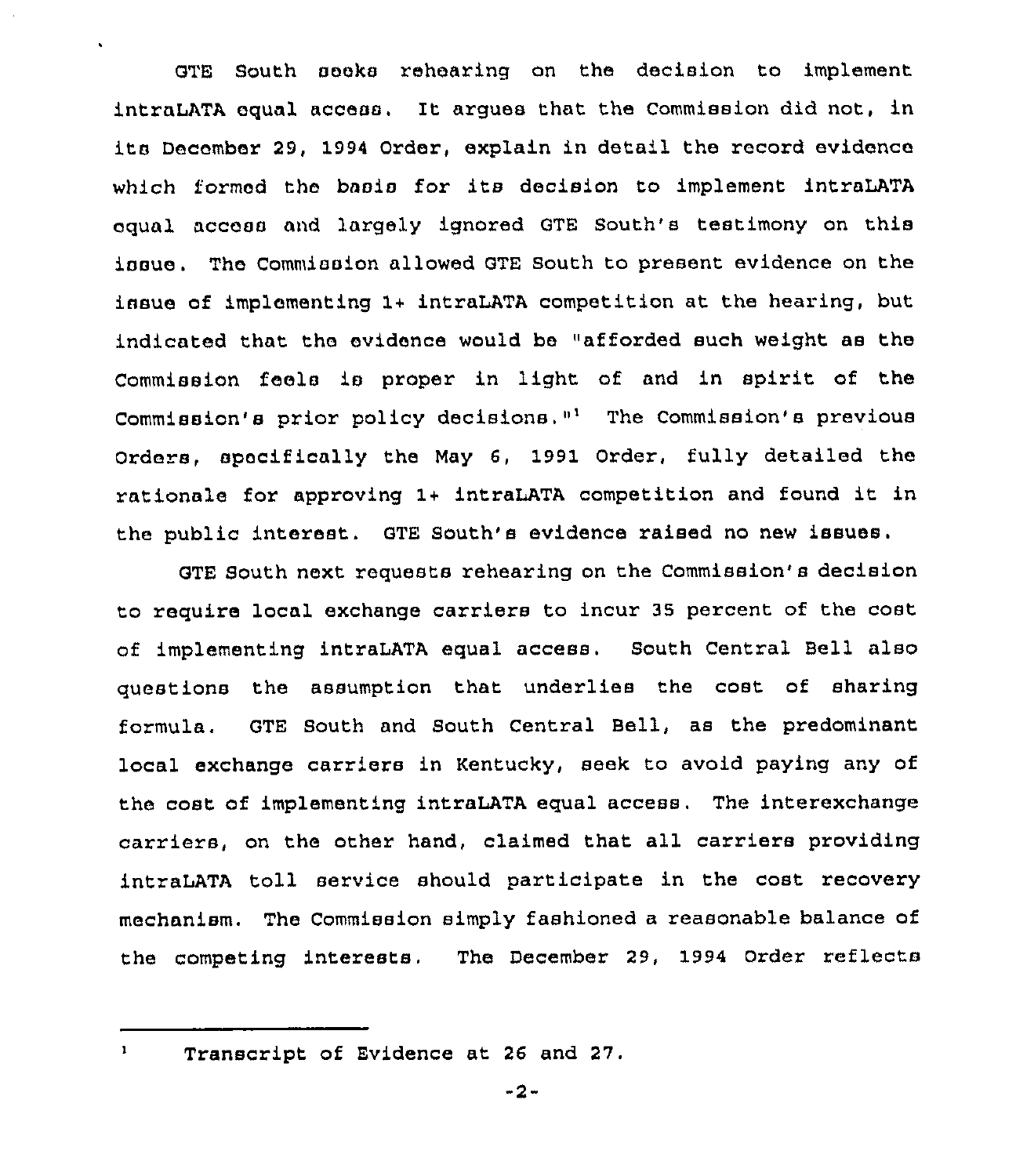factors used by the Commission in reaching its decision:" local exchange carriers provide toll services like the interexchange carrierot participation and cost recovery will encourage local exchanqe carriers to minimize their costs and to scrutinize costs of the other local exchange carriers; current market restrictions apply to South Central Bell and GTE South; customers may prefer a single toll carrier; and allocation of a portion of the costs to the local exchange carriers minimizes the impact on local exchange carrier rates while recognizing basic fairness to all toll market participants.

The Commission's consideration of these factors as addressed in its Orders represents <sup>a</sup> sufficient description of the evidentiary basis for its <sup>35</sup> percent-65 percent coot recovary mechanism.

GTE South next seeks rehearing on the Commission's statements reqarding the carrier of last resort obligations of the local exchange carriers. The Order states that local exchange carriers cannot abandon service, including toll service, without first seeking Commission approval and cites as authority KRS 278.020.<sup>3</sup> The Commission also noted that implementing intraLATA equal access imposes obligations on interexchange carriers. Specifically, interexchange carriers providing interLATA service were ordered to

 $\mathbf{a}$ December 29, 1994 Order at 18 and 19.

 $\mathbf{I}$ December 29, 1994 Order at 27.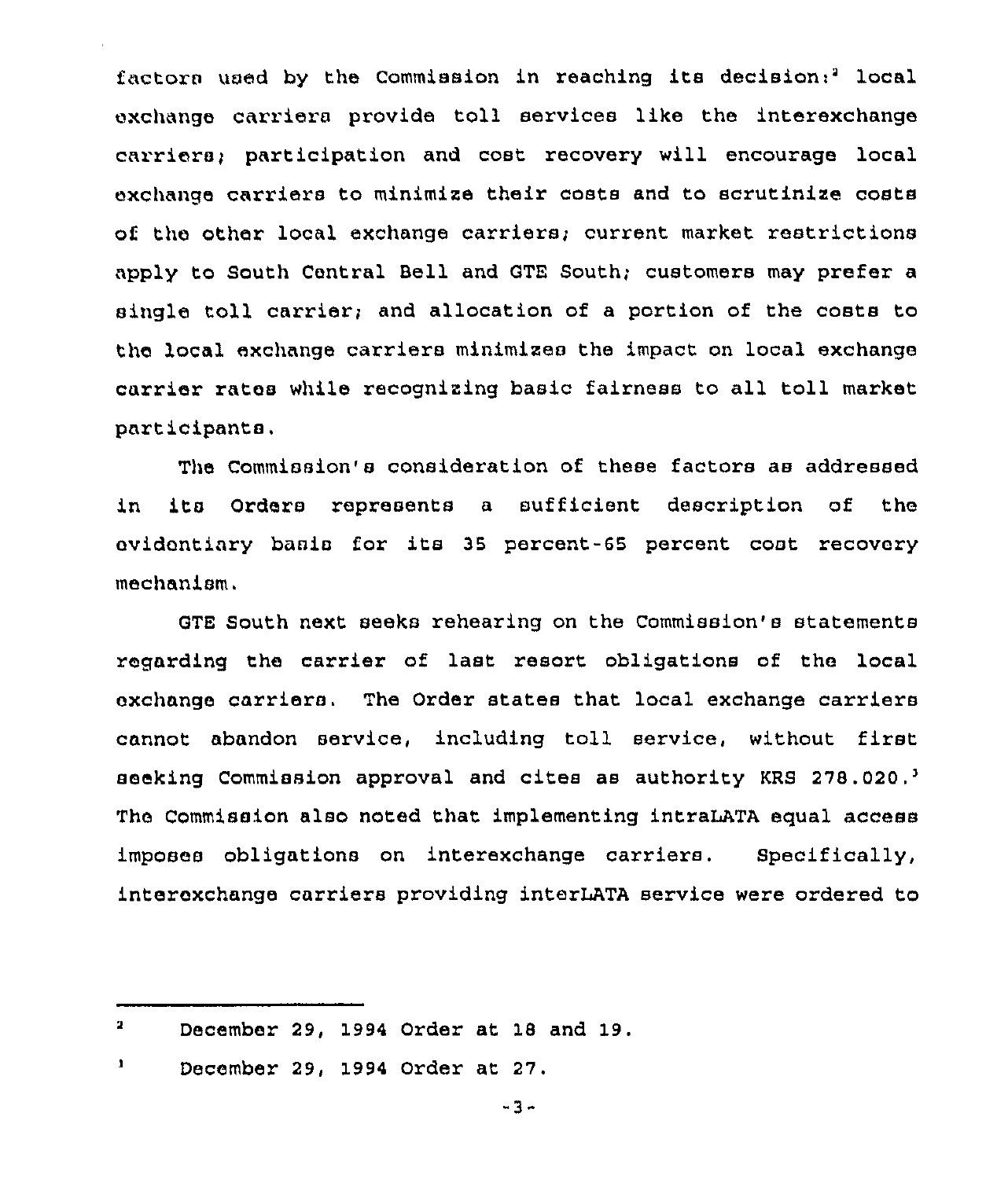provide intraLATA toll service as end offices convert to intraLATA equal access.<sup>4</sup>

The Commission was merely acknowledging the legal duty that the local exchange carriers bore prior to the initiation of this proceeding. 1f any local exchange carrier believes that competition in <sup>a</sup> specific area has increased to the point that it should no longer provide toll service to that specific locale, it may petition the Commission pursuant to KRS 278.020, KRS 278.512, and KRS 278.514. The December 29, 1994 Order created no new duty for tho local exchange carriers.

)lowever, the Commission's Order is clarified to note that interexchange carriers which serve end offices on an interLATA equal access basis must serve the same end offices on an intraLATA equal access basis as soon as those end offices convert to intraLATA equal access.

Finally, GTE South seeks rehearing on the constitutionality of the Commission's Order, citing equal protection principles of fair and level treatment. GTE South argues that the Commission's decision to implement intraLATA equal access will allow competitors who can provide end to end toll services to compete with GTE South. Further, it contends that this competition will cause it to suffer a significant loss of revenue and market share, The Commission's May 6, 1991 Order discussed the benefits of competition, the viability and sustainability of competition, and the projected impact on local rates and universal service. The Commission has

4 Id.

 $-4-$